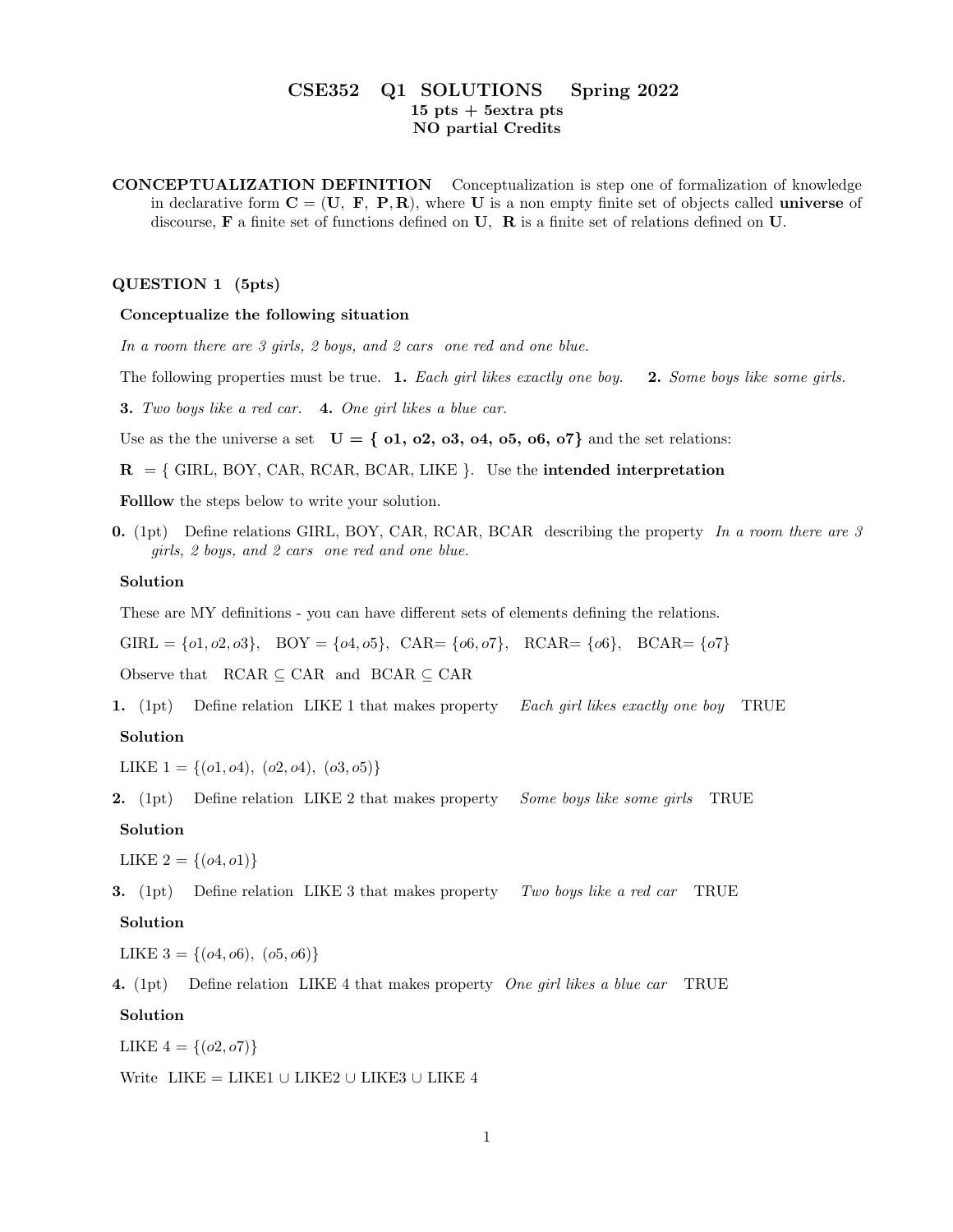#### Solution

LIKE = { $(01, 04)$ ,  $(02, 04)$ ,  $(03, 05)$ ,  $(04, 01)$ ,  $(04, 06)$ ,  $(05, 06)$ ,  $(02, 07)$ }

## RULE BASED SYSTEMS

## QUESTION 2 (5pts)

Here is a small set of RULES proposed for a simple rule-based system S for dealing with cars

R1 IF car is broken AND old AND income is small THEN repair it

R2 IF car is broken AND old AND do not repair AND income is medium THEN buy a used car

R3 IF car is broken AND is not old AND income is large THEN buy a new car

P1. (1pts) WRITE the rules R1, R2, R3 of the system S in propositional convention 1, i.e. as rules

 $A_1 \cap A_2 \cap \cdots \cap A_n \Rightarrow C$  where  $A_1, A_2, \ldots, A_n, C$  are **atomic** or **negations** of atomic formulas

Follow the steps below to write your solution.

1. (0.5 pt) Specify your choice of atomic formulas and negations of atomic formulas needed to represent the rules

### Solution

ATOMIC FORMULAS are: A, B, C, D, E, F, G, H

- A represents " car is broken "
- B represents " car is old "
- C represents " income is small"
- D represents " repair car"
- E represents " income is medium "
- F represents "buy a used car "
- G represents "income is large "
- H represents "buy a new car "

#### Negations of ATOMIC FORMULAS are

- $\neg B$  represents " car is not old"
- $\neg D$  represents " do not repair"
- 2. (0.5 pt) Specify the rules

#### Solution

RULES are

R1  $A \cap B \cap C \Rightarrow D$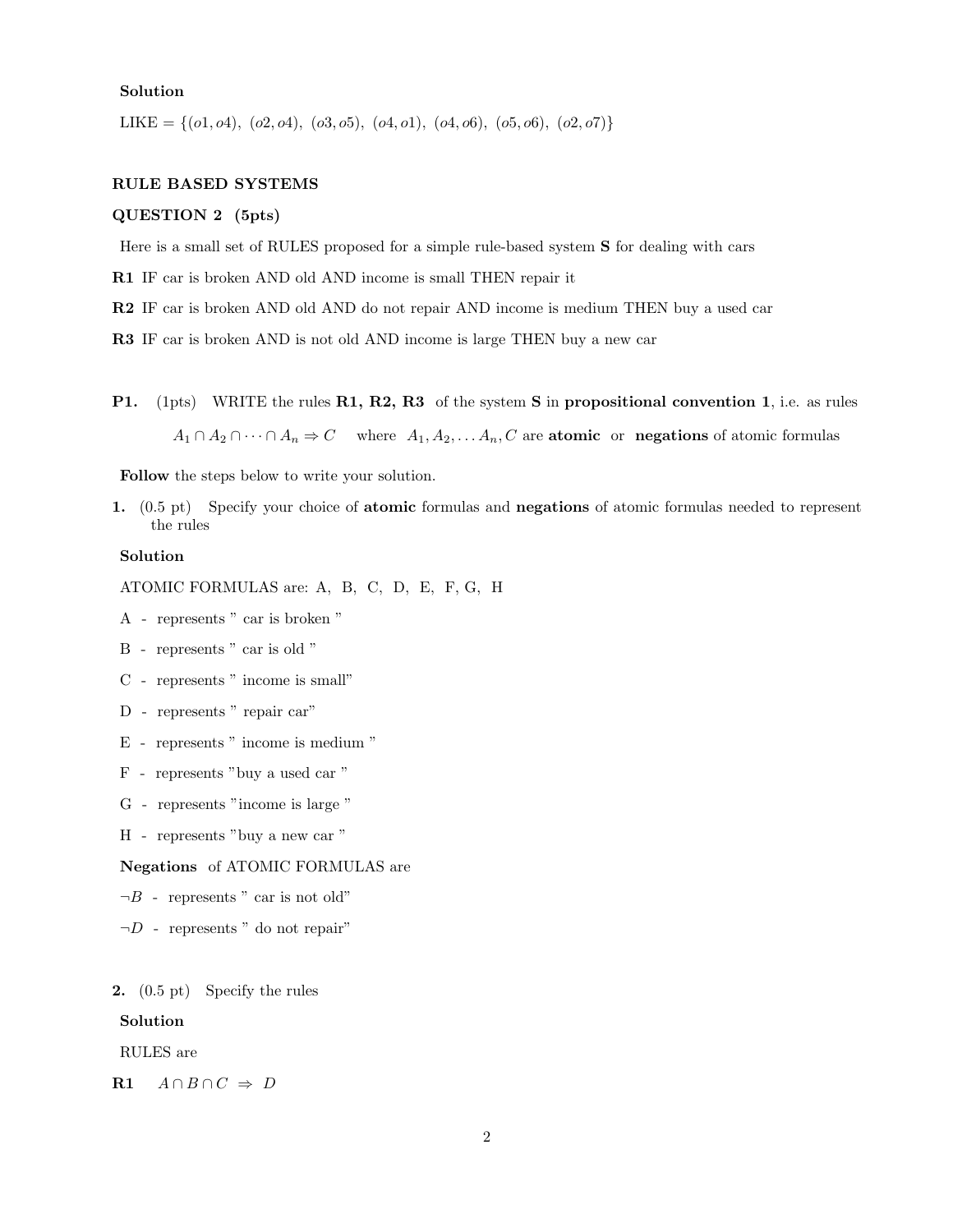- R2  $A \cap B \cap \neg D \cap E \Rightarrow F$
- R3  $A \cap \neg B \cap G \Rightarrow H$
- **P2.** (1pt ) WRITE the rules **R1, R2, R3** in propositional convention 2 as rules

 $A_1 \cap A_2 \cap \cdots \cap A_n \Rightarrow C$  where  $A_1, A_2, \ldots, A_n, C$  are **atomic** formulas

Follow the steps below to write your solution.

1. (0.5 pt) Specify your choice of atomic formulas needed to represent the rules

#### Solution

ATOMIC FORMULAS are: A, B, C, D, E, F, G, H, J, K

- A represents " car is broken "
- B represents " car is old "
- C represents " income is small"
- D represents " repair car"
- E represents " income is medium "
- F represents "buy a used car "
- G represents "income is large "
- H represents "buy a new car "
- J represents " car is NOT old "
- K represents " do not repair car"
- 2. (0.5 pt) Specify the rules

## Solution

RULES are

- R1  $A \cap B \cap C \Rightarrow D$
- R2  $A \cap B \cap K \cap E \Rightarrow F$
- R3  $A \cap J \cap G \Rightarrow H$
- P3. (3pts) Here is an expert system S with rules:
- R1 IF car is broken AND old AND income is small THEN repair it
- R2 IF car is broken AND old AND do not repair AND income is medium THEN buy a used car
- R3 IF car is broken AND is not old AND income is large THEN buy a new car.

Follow the steps below to write the rules of S in the **predicate convention**: attribute(x, attribute value).

1. (1pt) DEFINE all needed ATTRIBUTES and their values.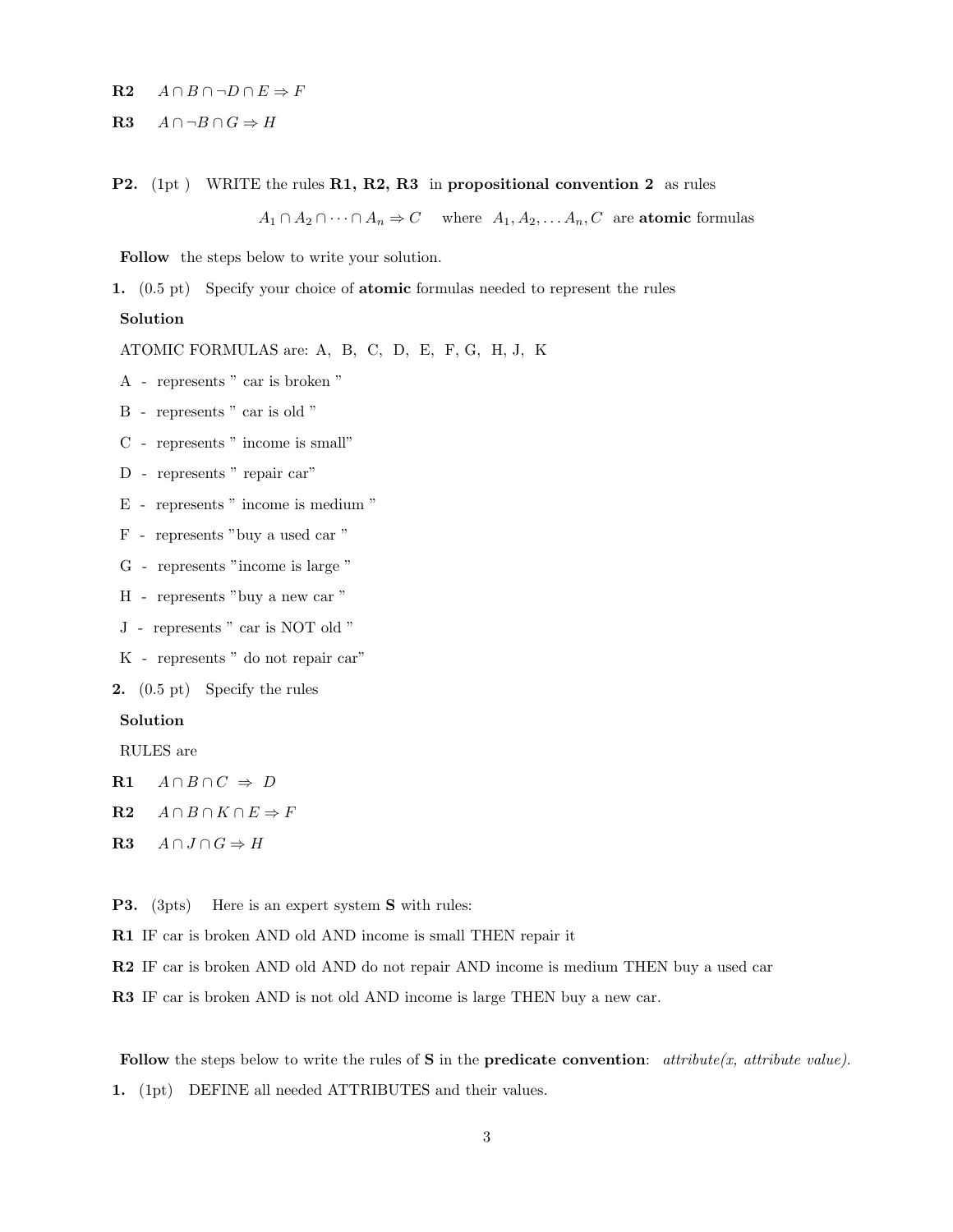USE the intended interpretation NAMES for the ATTRIBUTES

## Solution

I use the intended interpretation names for ATTRIBUTES - you can use your own names

The ATTRIBUTES and their VALUES are:

CarBroken with values yes, no

CarOld with values yes, no

Income with values small, medium, large

CarRepair with values yes, no

CarBuy with values new, used

2. (1pt) WRITE the RULES

#### Solution

RULES ARE:

- R1  $CarB token(x, yes) \cap Card(x, yes) \cap Income(x, small) \Rightarrow CarRepair(x, yes)$
- R2  $CarBroken(x, yes) \cap Card(x, yes) \cap CarRepair(x, no) \cap Income(x, medium) \Rightarrow CarBuy(x, used)$
- R3  $CarBroken(x, yes) \cap Card(x, no) \cap Income(x, large) \Rightarrow CarBuy(x, new)$
- 3. (1pt) WRITE a database TABLE with your own example of any 4 records describing some facts in S Solution

There are my records, yours can be different!

| Obi            | CarBroken | CarOld | Income | CarRepair              | CarBuv |  |
|----------------|-----------|--------|--------|------------------------|--------|--|
| O <sub>1</sub> | ves       | ves    | small  | $\mathbf{n}\mathbf{o}$ | new    |  |
| O <sub>2</sub> | no        | no     | large  | ves                    | used   |  |
| $O_3$          | ves       | ves    | medium | $\mathbf{n}\mathbf{o}$ | new    |  |
| U4             | ves       | no     | small  | no                     | used   |  |

#### RESOLUTION PART

QUESTION 3 (5pts)

P1. (1pt) Given a set of clauses

$$
\Delta = \{\{a, \neg b\}, \{a, b, c\}, \{\neg a, c\}, \{\neg c, \neg b\}\}\
$$

Write all possible complementary pairs and all their possible resolvents

Solution RESOLUTION HOMEWORK

**P2.** (1pt) Use Resolution Deduction to decide whether the set  $\Delta$  of clauses is unsatisfiable or satisfiable.

$$
\Delta = \{ \{ \neg a, b \}, \{ \neg b \}, \{a, b \} \}
$$